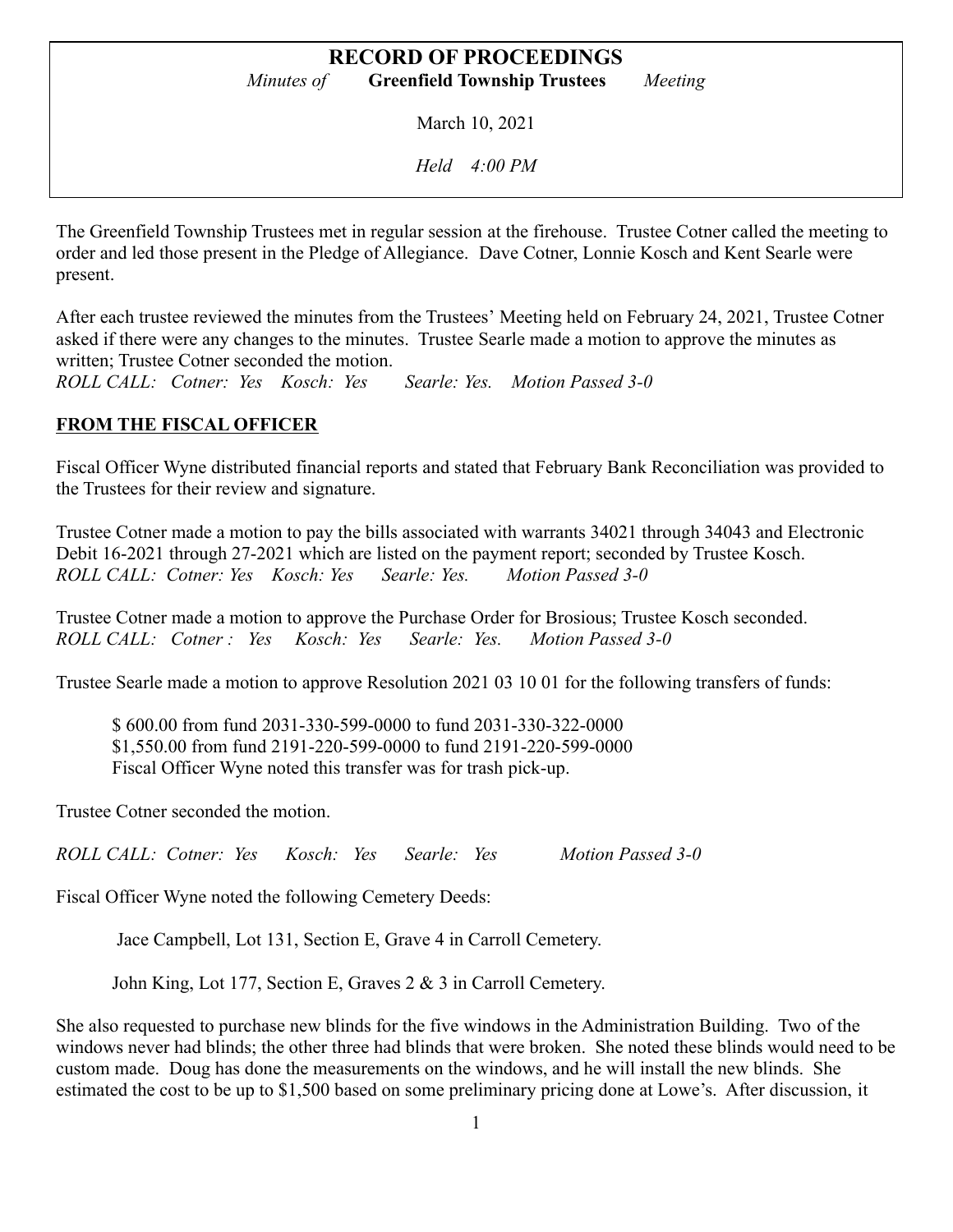March 10, 2021

*Held 4:00 PM*

was determined the amount should be approved for up to \$2,000 in order to allow enough for pay for the blinds, and not require a second request and approval should the cost go over \$1,500. It was suggested to purchase metal rather than plastic blinds, as the plastic gets brittle and doesn't last over time; metal blinds will last longer.

Trustee Searle made a motion to purchase new blinds. Trustee Cotner seconded the motion.

*ROLL CALL: Cotner: Yes Kosch: Yes Searle: Yes Motion passed 3-0*

Trustee Searle inquired re: the contract discussed at the last meeting. Fiscal Officer Wyne had emailed with Josh and he has not updated the contract at this point; however, he has it on list to be re-written. Fiscal Officer Wyne noted the issue had arisen from the insurance meeting when insurance for all the buildings was being reviewed.

# **ZONING BUSINESS**

Kevin Yeamans, Zoning Inspector, attended virtually.

- **Pool Permit Cost**: Kevin stated he had one pool permit received since the last meeting. Trustee Cotner asked the cost of the pool permits. Kevin reported in-ground pool permits are \$180; above-ground permit \$160. It was determined additional discussion will need to be held related to this issue, due to the number of inspections required, plus mileage.
- **New Software:** Kevin reported the new software had not been purchased as yet. There was a fifteen-day free trial offered, so he was taking advantage of trying it out first. He used it to make some changes to the application, which worked well, and he feels it will be well worth the cost of the software.
- **Zoning Permit Packet Changes:** Fiscal Officer Wyne noted Kevin had questions for the Trustees re: the zoning permit. Kevin would like to reduce the zoning packet down to two pages (from eight pages): the application and the fee sheet. He noted there was a lot of information in the packet currently that could cause confusion for some people between the application and the zoning book, and the old vs. the new. Fiscal Officer Wyne asked Cory Spires if the information re: the green signs is on the fire department website. She noted it is listed on the Township website under Zoning, and not the fire department website.

Trustees Searle & Cotner asked for a copy of the packet to take home for review. Fiscal Officer Wyne confirmed that no changes would be made to the website by herself or Kevin, since the issue will be tabled until the next meeting on 03/24/21. Kevin will check with Tom Shafer for any corrections on the culvert information; Fiscal Officer Wyne noted she may already have the information from Tom at the office.

● **Brosious:** Kevin reported on two items he had discussed with Julie Donohue: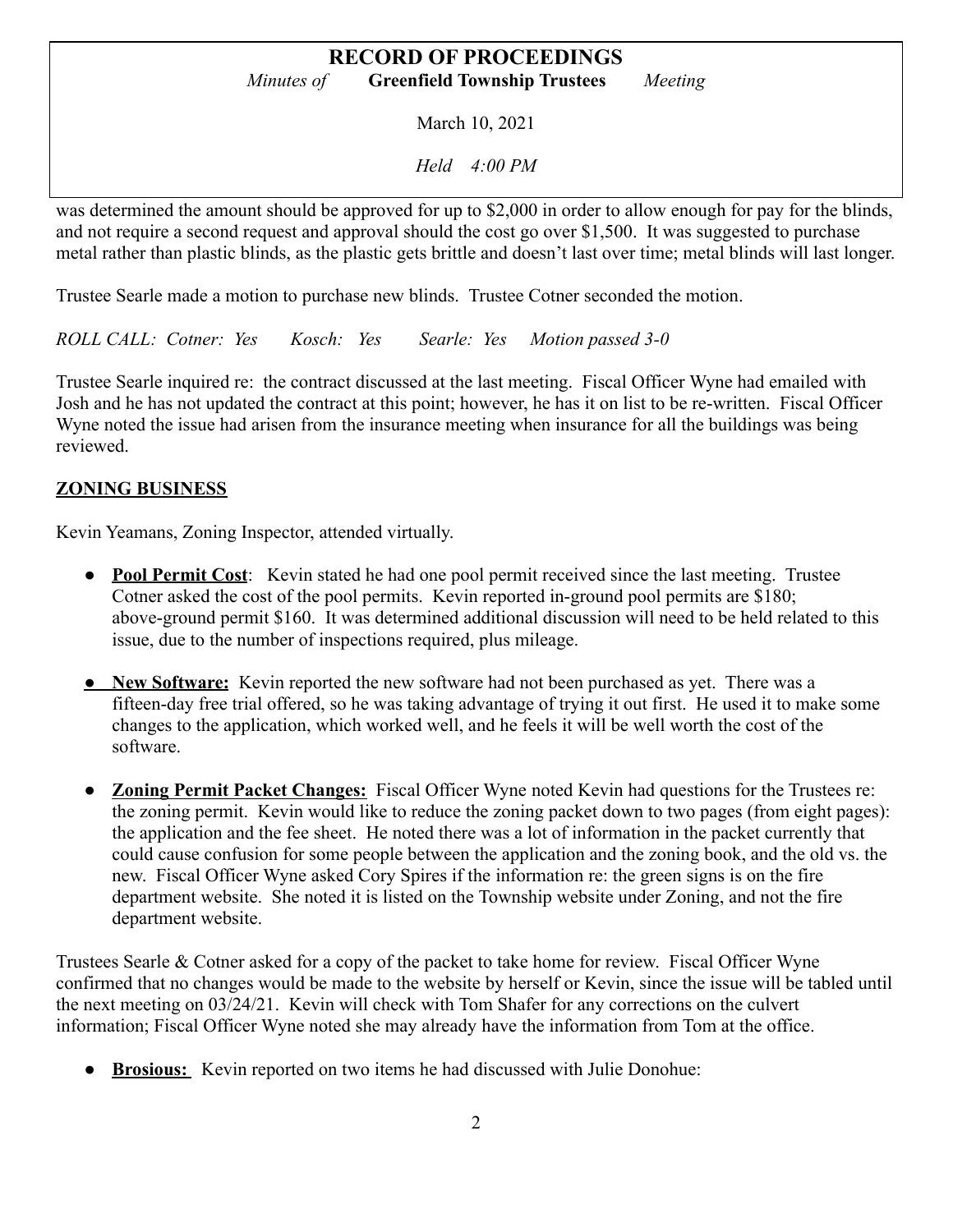March 10, 2021

*Held 4:00 PM*

- The pool fence affidavit, which she will be editing to include some temporary fencing language: he does not have the new version yet.
- The Fisher property: Julie suggested Kevin send another certified letter to them and begin documenting everything going forward. He noted the old truck has been moved. He has spoken to the Abbotts to let them know the current status of the process.
- **Carroll Southern Subdivision/RPC Process:** Kevin noted there were packets from RPC provided to the Trustees re: the Carroll Southern Subdivision. Lengthy discussion ensued concerning the timeframe for receiving the check from the developer, and when the public hearings would need to be held. Kevin stated he would be submitting a zoning amendment to RPC tomorrow to have it ready to go to the Zoning Commission. Then, the dates for the re-zoning hearings could be scheduled. Trustee Cotner noted the timing of the hearings needed to be scheduled as quickly as possible in order to keep the process moving, and not cause delays. He's also hoping the hearings will be able to be open to the public, rather than virtual only by that time. Kevin noted there will likely be interest in the development behind Dollar General. He also noted the nine acres between Kia and 84 Lumber is slated for re-zoning to multi-family housing, and noted this to be in the Lancaster City School District. The other two projects are in Bloom Carroll School District.

Trustee Kosch inquired about the RPC process timeline. Kevin stated the preliminary meeting is scheduled for April 6, 2021 and he would attend. He noted soil samples have been done, county soil and water has done their due diligence, and the Health Department has laid out wells and septic. There are 39 lots in 100 acres. Trustee Cotner again expressed his concern about keeping the timeline on schedule and getting the hearings scheduled so they could be open to the public instead of virtually, so the process does not get delayed and the community has input. Kevin stated he was expecting the developer to bring the check tomorrow, March 11, 2021, and he would submit it to the Zoning Commission at that time. They will then have a technical review before the standard monthly April 6, 2021 meeting. Additional discussion ensued re: the location of the projects, utilities already in place, and potential annexation. Kevin noted the Township could not hold their meeting until the recommendation comes back from RPC. Fiscal Officer Wyne confirmed if Kevin does not accept the check tomorrow, March 11, 2021, he cannot turn it in to RPC. Kevin confirmed the check would need to be submitted to RPC on March 11, 2021 in order to meet the deadline for the April 6, 2021 meeting. Then, the RPC would have their recommendation to the Zoning Commission and Kevin within a day or two after their meeting. Kevin also noted the ten-day notice he must abide by. He noted he could call the developer this evening and advise him not to bring the check on March11, 2021. The forty-day timeline and estimated due dates of all required meetings were discussed. Trustee Cotner read the timeline from the Zoning Book: *Once received by Zoning Commission, within five days, it must go to RPC, public notice and notice to the property owner. Within approximately 30 days from RPC, public display, proposed amendments by at least 10 days prior to hearing.* This means the Regional Planning Commission review is 30 days; public notice of public hearing is 10 days; public display of proposed amendment is 10 days; then to Zoning Commission for public hearing; then in 30 days it goes to the Trustees.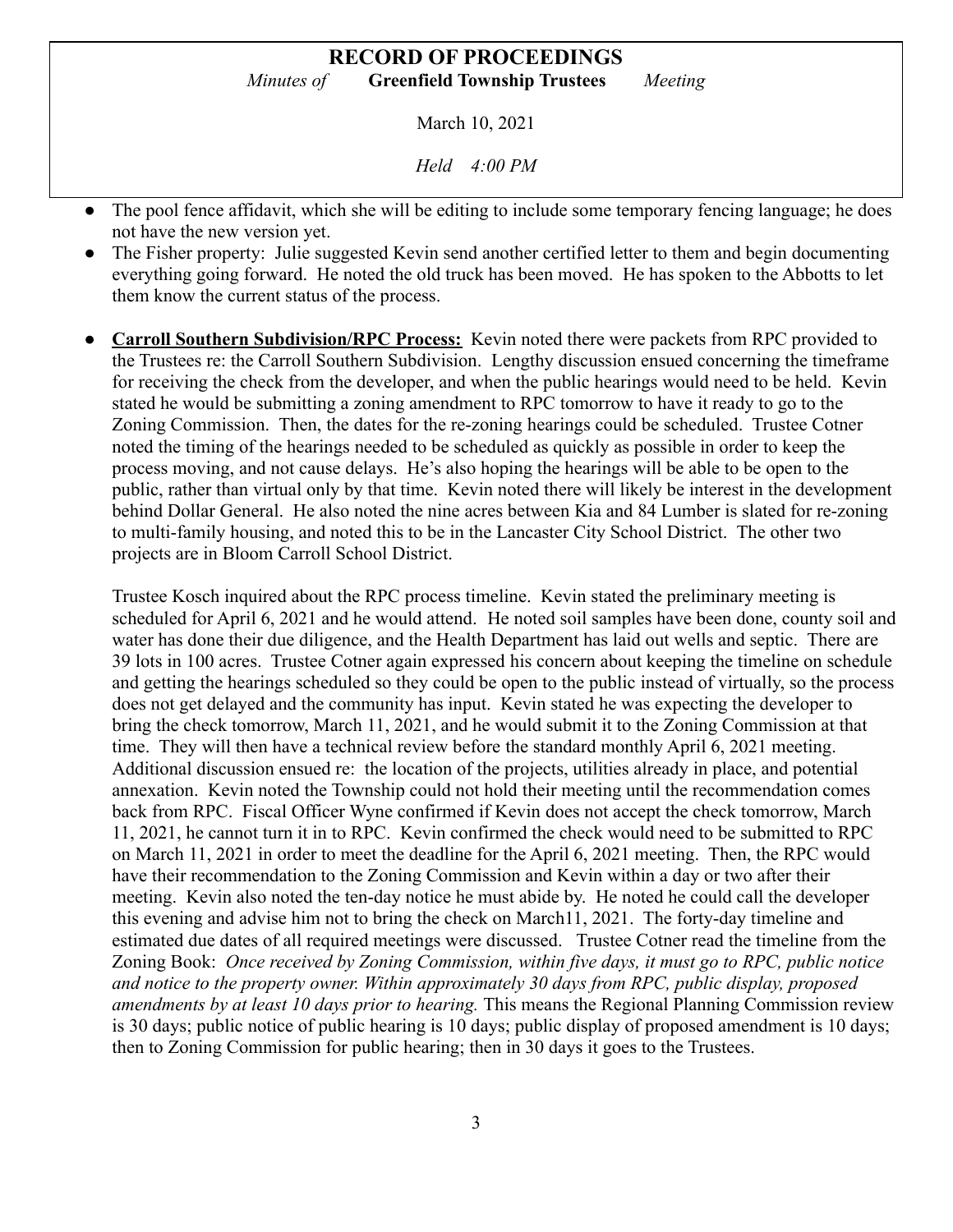March 10, 2021

*Held 4:00 PM*

Kevin confirmed the developer was aware the process would take more than the 40 days documented for all required meetings. He generally informs people the timeframe is 60 days. He confirmed he had met with the developer and had a lengthy conversation and review of the procedure with him. Fiscal Officer Wyne asked Kevin if the Township had to wait to schedule the Zoning Commission meeting until after the April 6, 2021 RPC meeting? Kevin advised that he could have things ready to go and get it scheduled; however, he may need to come in on a non-work day to accomplish this. He also confirmed the recommendation from the RPC will probably be available on April 7 or 8, 2021. Trustee Cotner noted the trustees have 30 days to make their decision once the Zoning Commission holds their meeting. Kevin stated once the decision is made, there is a 30-day referendum period. Kevin noted he had discussed the timeline and timeframes with Brosious. It was determined this information had not been changed from when it was initially documented; the county couldn't meet the deadline so it increases the timeline beyond 40 days to complete all of the steps.

Trustees Cotner, Kosch and Searle were all in agreement that Kevin should accept the check, and the process will move forward based on the timelines in place. Discussion was held re: holding a virtual vs. an in-person trustees meeting to discuss these projects. It was determined the fire house could be used with all doors open to make it open to the public, depending upon the status of the state mask mandate at that time.

Trustee Searle inquired which piece of property this includes, and how many units are involved. Kevin explained it is 17 acres behind Dollar General and the vocational school, in Bloom Carroll School District. The numbers of units and square footage had not been determined at this point. Kevin explained the formula to determine the allowed number of units per the Zoning Code. It requires 6,000 square foot per unit, which would mean 17 acres multiplied by 43,560 divided by 6,000 would equal basically the number of units.

Trustee Kosch inquired whether there was a permit for building a room addition to a house at 2730 Carroll Southern Rd. Kevin is aware of it and said he would check on it and confirm.

#### **FIRE DEPARTMENT BUSINESS**

Captain Cory Spires reported in Chief Smith's absence.

- **HVAC System:** The HVAC is 100% complete. It is already showing it is much more efficient. It is constantly cycling air through.
- **Bloom Carroll SD Vaccines:** The first round of the COVID vaccine for the teachers went well last week. The Chief will be assisting with the second round of vaccines next week.
- **Full-Time Position**: This was posted for the part-time employees. There were multiple applicants interested in the position; three applications were received. On the day of interview, there was one applicant due to the other applications being withdrawn. This was due to salaries based on positions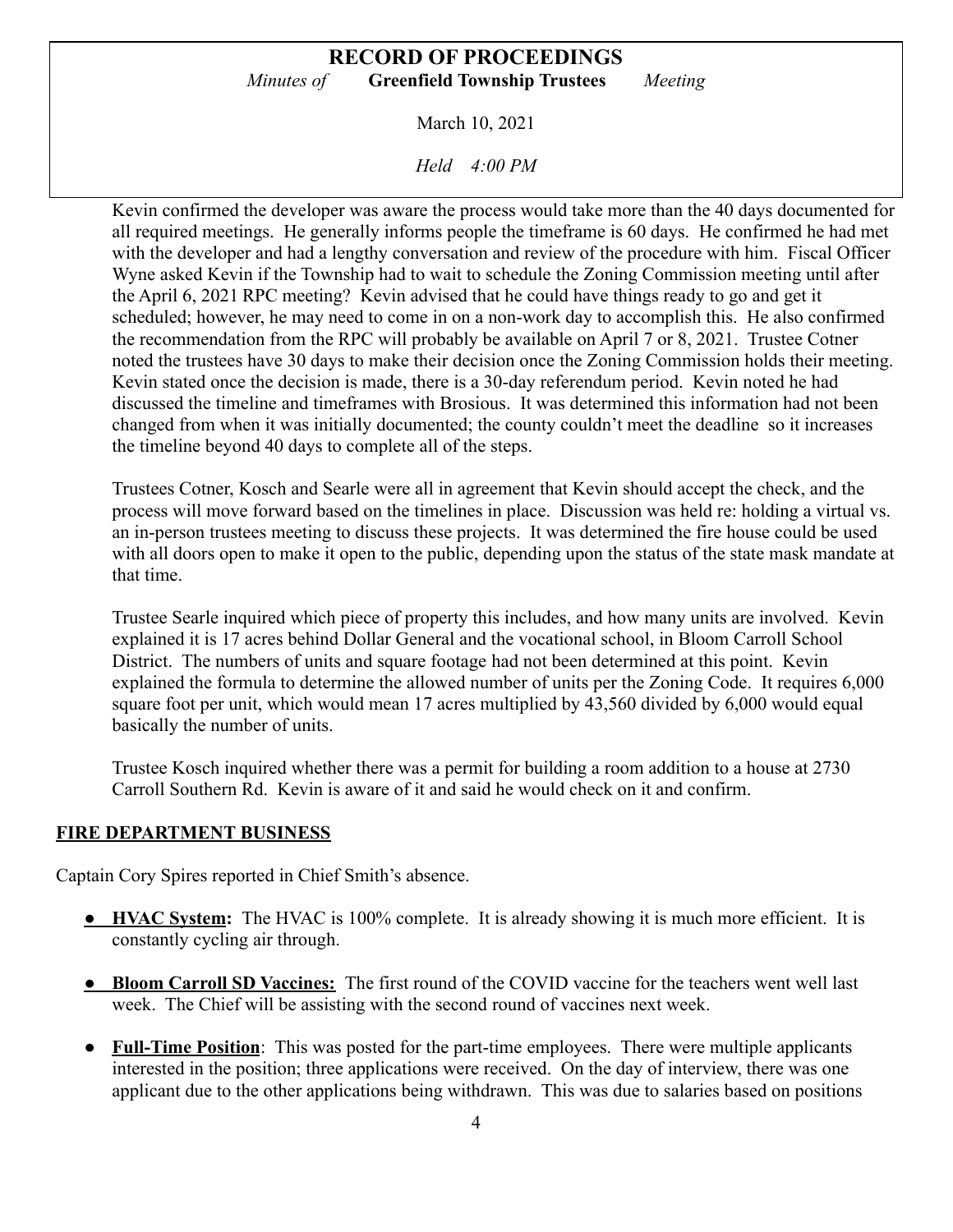March 10, 2021

*Held 4:00 PM*

elsewhere. Melissa Riyadi was selected for the position. She is tentatively going through the physical and stress test portions; results are pending. She has completed her schooling and paramedic training. Discussion continued re: Ms. Riyadi's test results. Carlton Reaves reported she was required to have a COVID test on March 22 before she could have her stress test, which will be on March 25, 2021. He will not have the test results until the end of March/beginning of April. Trustee Searle stated he would like to have the recommendation for hire in writing from Chief Smith. Fiscal Officer Wyne noted she would need to start the full-time position at the beginning of a pay period. Discussion continued re: when the test results are received, when her full-time status is approved, and when she could start the position. It was determined the position will be reviewed for approval at the next trustees meeting on March 24, 2021.

- **Fire Inspections:** Capt. Spires reported the Department had been working with the Building Department to complete some final fire inspections. They had been at Bloom Carroll Elementary on Friday to complete the second phase of the sprinkler system inspection test – a two-hour test. There was one issue with two sprinkler heads that needed to be moved due to the placement of HVAC and ductwork. Once that is corrected, there will be a final inspection on it. The Department was also at Bob Boyd on Monday to inspect a new paint booth suppression system.
- **Engine Rescue Repair:** Cummins has completed the final correction repair to the engine transmission issue. It is up and running with no issue.
- Carlton Reaves reported he had been in contact with another Fire Marshall re: the communications test for the new school due to some discrepancies. He reported Chief Smith, Capt. Spires and himself had inspected at the time the building was built; however, this would the first inspection on their own. He inquired whether the township had anything ordinance-wise as to the communication requirements, other than the building code; he does have that document. It was recommended for Carlton to contact Kevin Yeamans for this information. Capt. Spires noted new school buildings are requiring more communication devices and boosters to be built into the systems so the school staff and the Fire Department has full emergency two-way radio systems. These signal booster requirements are being made by the Fire Marshall.

## **ROAD AND CEMETERY DEPARTMENT BUSINESS**

Fiscal Officer Wyne reported in Tom Shafer's absence. Salt has been ordered and delivered.

## **FROM THE TRUSTEES**

Trustee Searle reported he attend the TID meeting virtually on February 25, 2021, and the information had been shared with the other trustees. On the Ety Road/Columbus Street project, the bids were open starting Feb. 25, 2021. The project is funded to start this spring, and the project will continue through the summer. Traffic signals may not be available until 2022 due to the difficulty of getting the materials.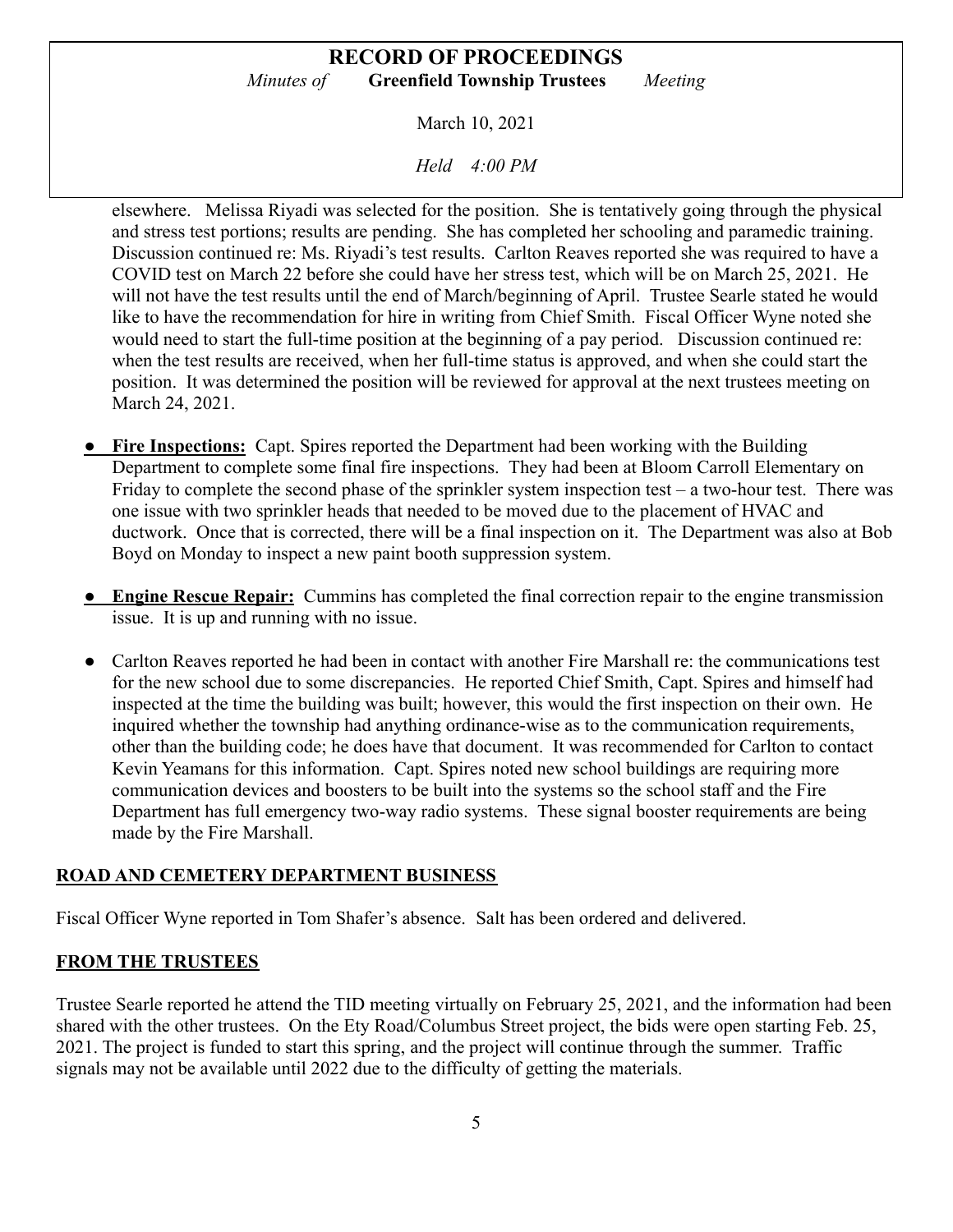March 10, 2021

*Held 4:00 PM*

He also reported the new Pickerington Hospital project behind the existing Ohio Health facility is moving forward. Although this is not in Greenfield Township, it is important to note the existence of a new hospital in the area. Capt. Spires noted they have transported citizens to the current facility.

- **KLA Risk Consulting Recommendations:** Trustee Searle raised the issue of the second notice request received from this group. The document had been emailed to the trustees ahead of this meeting. Fiscal Officer Wyne clarified that Trustee Searle had attended the IT meeting with the KLA group; Trustee Kosch attend the Loss Control meeting. There is a second notice request for both of these. Fiscal Officer Wyne confirmed they wanted a response as to what action was taken based on their recommendations. Trustee Searle noted they were requesting the information to be updated, which is very specific. Trustee Cotner recommended the trustees schedule a special meeting so all three can discuss and review, and it was determined both the IT and the Loss Control should be reviewed at the same time. Fiscal Officer Wyne recommended all departments, including the Fire Department and the Road Department, should be involved in this meeting. It will be posted as a public meeting. The trustees asked for hard copies of both second request documents to be provided for their review for the next meeting on March 24, 2021. Then, the special review meeting can be scheduled.
- **Zoning Change Sign Installation**: Trustee Cotner raised the issue of the signs not fitting in Kevin's truck, and how to get the sign installation completed. This is a safety issue, as well as causing damage to his vehicle because the signs don't fit inside the vehicle. Discussion continued as to who could complete the work and where the funds would come from. Fiscal Officer Wyne suggested the trustees could install the signs as they are permitted to drive the township trucks. Trustee Cotner suggested the sign posts could also be shortened in order to remedy the problem. Trustee Kosch said he would stop out tomorrow to investigate the length of the posts and whether any could be shortened.
- **Zoning Inspector Meeting Payment**: Fiscal Officer Wyne raised the issue of the amount of payment for attendance at zoning meetings. She stated Kevin is currently paid \$30 per meeting; however, she questioned whether it had been raised to \$50 at some point. She could not find the documentation to substantiate this. Trustees Cotner and Kosch agreed; they thought the payment had been raised to \$50 per meeting to be in line with the Zoning Committee and BZA.

Trustee Cotner made a motion to pay Kevin Yeamans, Zoning Inspector, \$50 per Zoning Meeting and BZA meeting attendance; Trustee Searle seconded the Motion.

*ROLL CALL: Cotner: Yes, Kosch: Yes, Searle: Yes, Motion passed 3-0*

Fiscal Officer Wyne confirmed this would be in effect from today's meeting of March 10, 2021, going forward.

Trustee Cotner made a motion to make the effective date March 10, 2021 for the increase of \$50 per Zoning Committee and BZA meeting attendance for Kevin Yeamans. Trustee Kosch seconded the motion.